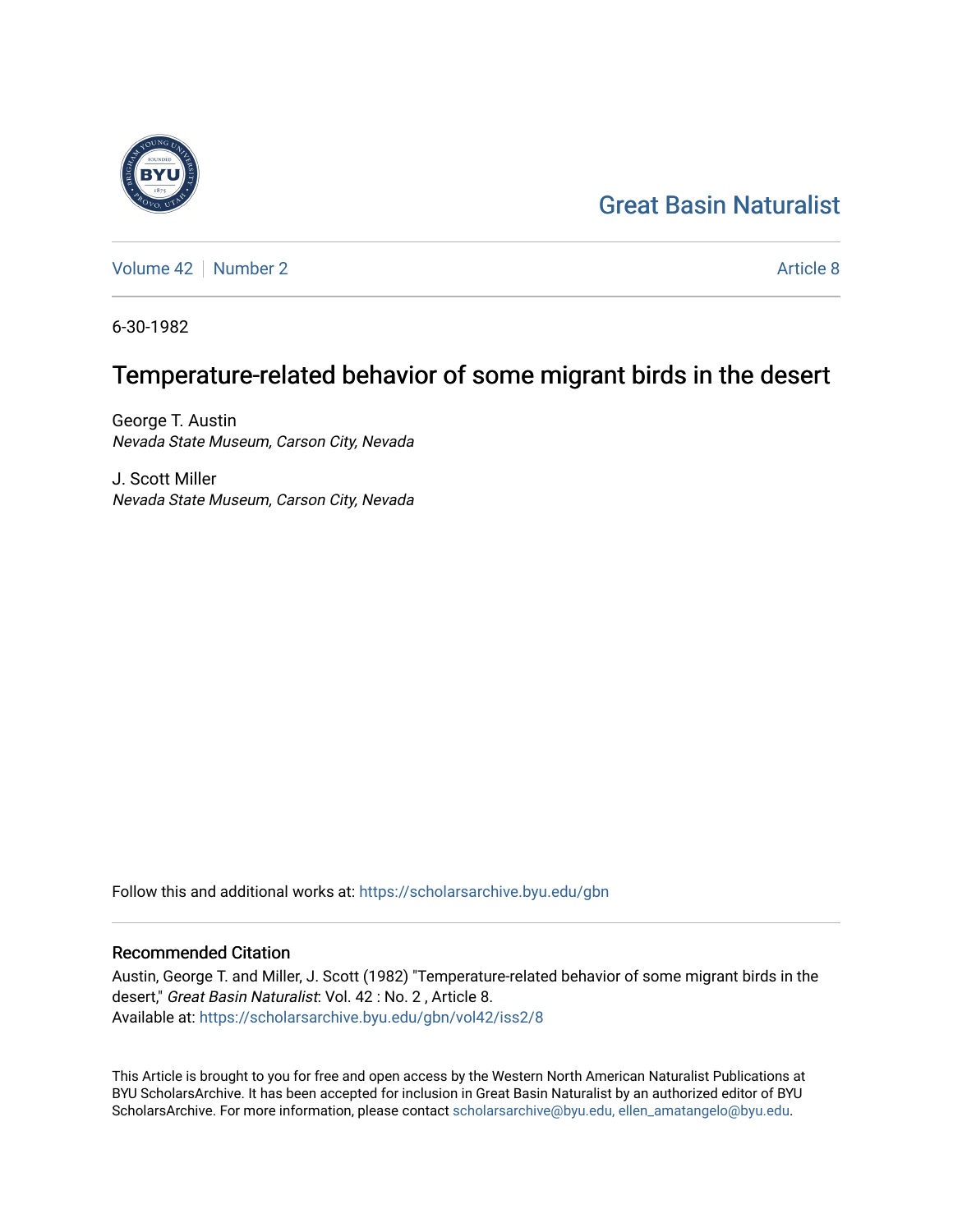# TEMPERATURE-RELATED BEHAVIOR OF SOME MIGRANT BIRDS IN THE DESERT

George T. Austin' and J. Scott Miller'

ABSTRACT.- Behavior of migrant birds in relation to temperature was studied and compared to that of resident species in the northern Mojave Desert. Migrants reduced foraging intensity above <sup>30</sup> C, but resident species showed no striking decrease in intensity of foraging at temperatures up to <sup>35</sup> C. Migrant species shifted activities to shaded microhabitats at temperatures between 20 and 30 C; the resident Verdin showed a similar shift at 35 C. Most mi-<br>grants decreased the amount of time spent foraging at temperatures above 30; Verdins showed a similar but stro response to temperatures about 30 C. Significant reductions in the use of hovering and hawking maneuvers were found among migrants at temperatures above 30 C. Migrants showed similar types of behavioral adjustments to tem-<br>peratures as did resident desert species, but they responded earlier in the daily temperature cycle. Desert b pear to correlate their daily activity strongly with temperature, but nondesert species may respond either to temperature or time of day.

Several studies have shown that resident desert birds react behaviorally to high ambient temperatures by shifting activity to cooler, shaded microhabitats and reducing the intensity and amount of activity (Smith 1967, Calder 1968, Ricklefs and Hainsworth 1968, Ohmart 1969, Austin 1976, 1978). Similar reductions in activity at high temperatures were found for certain nondesert species (Ricklefs 1971, Schartz and Zimmerman 1971, Verbeek 1972). It is unknown whether the midday depression in activity from <sup>a</sup> wide variety of temperature regimens is cor related with temperature or with time of day. Among certain desert species, this depression in activity is clearly a function of temperature (Ricklefs and Hainsworth 1968, Austin 1976).

Migrant birds in the desert, especially in fall, are exposed to temperatures that exceed considerably those encountered either on the breeding or wintering grounds. The potential lethality of desert heat and aridity was documented by Miller and Stebbins (1964). To migrate successfully through the desert may require physiological and behavioral physiological and behavioral adjustments by the species involved. Behavioral differences between migrant wood warblers (Pamlidae) seen at cooler, higher elevations and those seen on the desert floor were noted previously by Austin (1970). This study

was designed to detect and quantify behavioral changes over a range of temperatures by small passerine migrants during fall in the northern Mojave Desert.

## **METHODS**

Areas frequented by migrants were visited periodically throughout the peak migration period from 20 August to 25 September 1975. These included sites near Las Vegas, Tule Springs Park, Com Creek Field Station of the Desert National Wildlife Range, and Moapa Valley, all in Clark Co., Nevada, and at Beaver Dam Wash, Mohave Co., Arizona. Most data on migrants were obtained at Tule Springs and Com Creek, where numerous de ciduous trees have been planted. Data on resident species and on a few migrants were obtained in natural desert riparian vegetation dominated by mesquite (Prosopis juliflora) near Las Vegas and at Corn Creek.

When <sup>a</sup> bird was encountered, the follow ing data were recorded: species of bird; amount of time spent in each of several activities (sitting, preening, flying, foraging), timed with a stopwatch; amount of time spent in either shade or sun; number of perch changes per stopwatch-timed interval; number of each foraging maneuver (glean, hover, hawk as described by Root 1967); time of day

<sup>&#</sup>x27;Nevada State Museum, Capitol Complex, Carson City, Nevada 89710.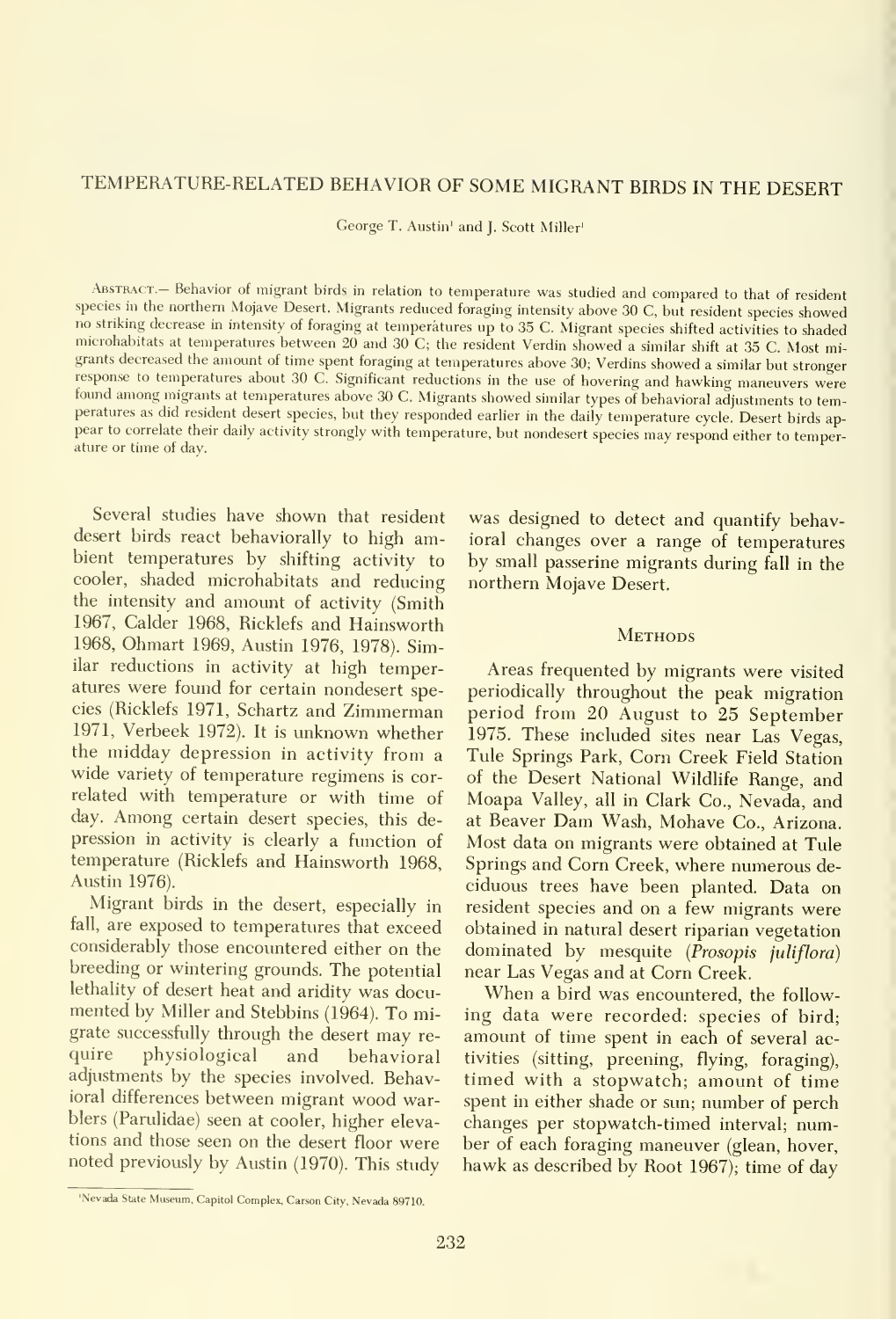and air shade temperature  $(T_s)$ 's noted on the half h). Several problems were encountered by the observer while following the individ ual bird under observation; the most notable of these was keeping track of the individual, which was often among several conspecifics. This situation, and the fact that migrants rarely remained in sight for long periods, re sulted in most observations being of 3-5 minutes or less duration. Mean values and per centages were calculated using all periods of observation regardless of duration. Only observations greater than <sup>1</sup> minute in length were subjected to further statistical analysis.

Foraging maneuver data were treated with chi-square goodness of fit on the numerical data using Yates's correction where applicable. Feeding activity as perch changes per min and microhabitat usage expressed as pro portion of time (transformed to arcsine; Zar 1974) spent in shade were analyzed using polynomial regression analysis. Diversity of foraging maneuvers and partitioning of time for T<sub>s</sub>'s above and below 30 C were calculated using the information-theoretical measure to the base e (H'). Differences between H' at the two temperature ranges were tested using the methods outlined in Zar (1974). Statistical significance was set at  $P \le 0.05$ throughout.

Principal species studied were (minimum number of individuals observed are in parentheses): Warbling Vireo (Vireo gilvus)  $(20)$ and the warblers: Orange-crowned (Vermivora celata) (32), Nashville (V. nificapilla) (25), Yellow {Dendroica petechia) (68), Mac-Gillivray's {Oporonis tolmiei) (30), Wilson's {Wilsonia pusilla) (37), and American Redstart {Setophaga ruticilla) (7). Additional small samples (less than 50 minutes and 10 in dividuals) were obtained for other migrant and some resident species that will be mentioned in the text. Data were also obtained for the resident Verdin (Auriparus flaviceps); these were combined with data gathered for other studies (Austin 1976, 1978). Total sample for Verdins was approximately 30 individuals. Total amount of timed data for each temperature range is given in Table 1. Data collection was facilitated by the use of tape recorders. Observations were made on clear days under low wind conditions (< 8 km/h).

#### **RESULTS**

FORAGING RATE.— Rate of foraging by migrant species was comparatively rapid at  $T_a$ 's below 30 C and sharply less rapid above 30 C (Table 2). On the average, foraging by migrant warblers was reduced by 10 perch changes per minute (37 percent) above 30 C. Greatest reductions were by Orange-crowned and Nashville warblers (43 and 47 percent). Analysis of these data by 2 C intervals in dicated that 30 C was <sup>a</sup> well-defined point where foraging rate changed abruptly. Rate of foraging by Yellow Warblers, for example, average 22.1 and 15.2 perch changes per minute at 28-30 C and 30-32 C, respectively.

Table 1. Amount of observation time (seconds) obtained for foraging behavior.

|                               | $T_a$ (degrees C) |           |           |           |                    |  |
|-------------------------------|-------------------|-----------|-----------|-----------|--------------------|--|
|                               | $15 - 20$         | $20 - 25$ | $25 - 30$ | $30 - 35$ | $35 - 40$          |  |
| Verdin $(V)^a$                | 10576             | 49475     | 45813     | 41179     | 59800 <sup>b</sup> |  |
| Bewick's Wren (BW)            |                   | 403       | 594       | 1235      |                    |  |
| Black-t. Gnatcatcher (BTG)    |                   | 677       | 460       |           | 201                |  |
| Warbling Vireo (WV)           | 1039              | 1732      | 1324      | 1283      |                    |  |
| Orange-cr. Warbler (OCW)      | 1883              | 1621      | 3583      | 2371      |                    |  |
| Nashville Warbler (NW)        | 1238              | 1409      | 1050      | 3357      | 1443               |  |
| Virginia's Warbler (VW)       | 372               | 772       | 85        | 426       | 180                |  |
| Lucy's Warbler (LW)           | 50                | 789       | 67        | 1023      |                    |  |
| Yellow Warbler (YW)           | 3179              | 5783      | 8307      | 16475     | 1327               |  |
| Black-th. Gray Warbler (BTGW) | 132               | 538       | 48        | 793       |                    |  |
| Townsend's Warbler (TW)       | 1966              |           | 344       | 698       |                    |  |
| MacGillivray's Warbler (MW)   | 2323              | 2928      | 1006      | 3181      | 681                |  |
| Wilson's Warbler (WW)         | 2071              | 1341      | 4688      | 5259      | 370                |  |
| American Redstart (AR)        | 657               | 533       | 801       | 593       |                    |  |

<sup>a</sup>Species code in parentheses.

 $b_{T_a}$  = 35-50 degrees C.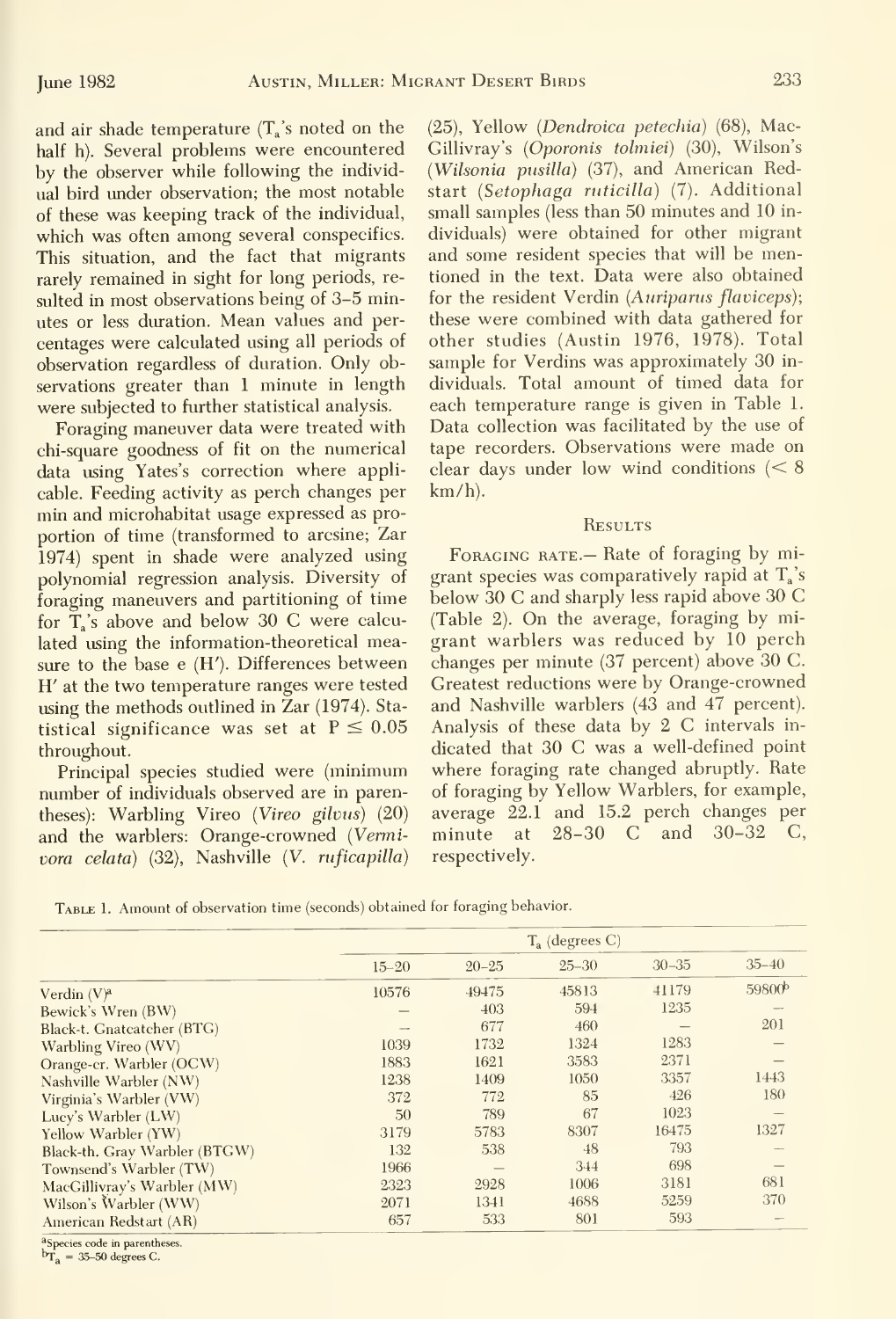Apparently this response was more a function of  $T_a$  than time of day as indicated in Table 3. Rate of foraging during midday was greater on cool days than on hot days. Early morning foraging was at a somewhat reduced rate compared to later in the day at similar  $T_a$ 's, accounting for the lower intensities at 15-20 C. Because of this, data for temperatures below 20 C were not used in regression analysis (below).

The slowly foraging Warbling Vireo showed only a slight decrease in foraging above 30 C. Its foraging rate, however, was lower than other species at all T<sub>i</sub>'s. Among migrant species with small samples, Virginia's Warbler (Vermivora virginiae) exhibited a gradual decrease in foraging with increasing T<sub>a</sub>. American Redstart decreased foraging rate dramatically (by 44 percent) at 30 C and Townsend's Warbler {Dendroica townsendi) decreased foraging at about 25 C. The migrant Black-throated Gray Warbler (D. ni grescens) and the resident Bewick's Wren {Thnjornanes bewickii). Black-tailed Gnatcatcher {Polioptila melanura), and Lucy's Warbler *(V. luciae)* apparently do not reduce foraging through at least 35 C. The Verdin exhibited a gradual decrease in rate of foraging with increasing  $T_a$  (Table 2; Austin 1976: Fig. 6); the most dramatic decrease (45 percent) was at 35 C.

Although the individual observations show considerable variability at all  $T_a$ 's, foraging rates of the various species exhibit significant negative linear or quadratic relationships with  $T_a$  (Table 4). Although the variability involved is real on a short-term basis, we believe that the averages for each temperature range (Table 2) reflect a true and biologically important adjustment by these birds as  $T_a$  increases. Samples obtained over longer periods of time on an individual tend to show less variability, as indicated previously for the Verdin (Austin 1976).

MicROHABiTAT USAGE.— Migrant species varied in the relative amount of time spent in shaded or exposed microhabitats (Fig. 1). MacGillivray's and Wilson's warblers foraged largely in the shade at all  $T_a$ 's but especially at higher  $T_a$ 's. In other transients, the proportion of time spent foraging in the shade was not as great at lower  $T_a$ 's and increased rapidly with T<sub>a</sub>. Warbling Vireos and Yellow Warblers made the most abrupt shift to shaded microhabitats at 30 C; Orangecrowned and Nashville warblers did so at 20 C. On the average, more than 95 percent of all foraging was in shade at  $T_a$ 's above 30 C (Fig. 1).

The resident Verdin, in contrast, did not shift its foraging to predominately shaded microhabitats until  $T_a$  exceeded 35 C (Fig. 1; Austin 1976: Fig. 5). Above 35 C, about 15 percent of its foraging was still in vegetation exposed to the sun. Data for the Black-tailed Gnatcatcher indicated a similar pattern. Bewick's Wren and Lucy's Warbler appeared to forage predominately in the shade at all  $T_a$ 's.

As with foraging rate, individual variability in microhabitat use (as proportion of time spent in shade) was great. Regression analysis of time spent in shade in relation to  $T_a$  indicated significant positive correlations for the six migrant species (Table 4). The variability and consequently low correlations for MacGillivray's and Wilson's warblers were likely due to the large number of relatively

TABLE 2. Mean number of perch changes per minute by birds in relation to ambient temperature.<sup>a</sup>

| <b>Species</b>         | Ambient temperature (degrees C) |           |           |           |            |  |
|------------------------|---------------------------------|-----------|-----------|-----------|------------|--|
|                        | $15 - 20$                       | $20 - 25$ | $25 - 30$ | $30 - 35$ | $-35 - 40$ |  |
| Verdin                 | 22.0                            | 18.2      | 19.4      | 16.6      | 9.1        |  |
| <b>Warbling Vireo</b>  | 15.4                            | 16.4      | 14.8      | 11.2      |            |  |
| Orange-crowned Warbler | 21.6                            | 26.2      | 23.0      | 13.1      |            |  |
| Nashville Warbler      | 18.6                            | 21.5      | 26.1      | 13.9      | 10.8       |  |
| Yellow Warbler         | 22.4                            | 22.4      | 23.2      | 13.5      | 13.4       |  |
| MacGillivray's Warbler | 20.6                            | 26.7      | 21.2      | 15.1      |            |  |
| Wilson's Warbler       | 32.7                            | 37.0      | 34.6      | 26.6      | 19.8       |  |
| American Redstart      | 31.6                            | 41.1      | 39.5      | 23.3      |            |  |

<sup>a</sup>Observations summed for each temperature range regardless of duration of each observation; total observation time for each temperature range as indicated in Table 1.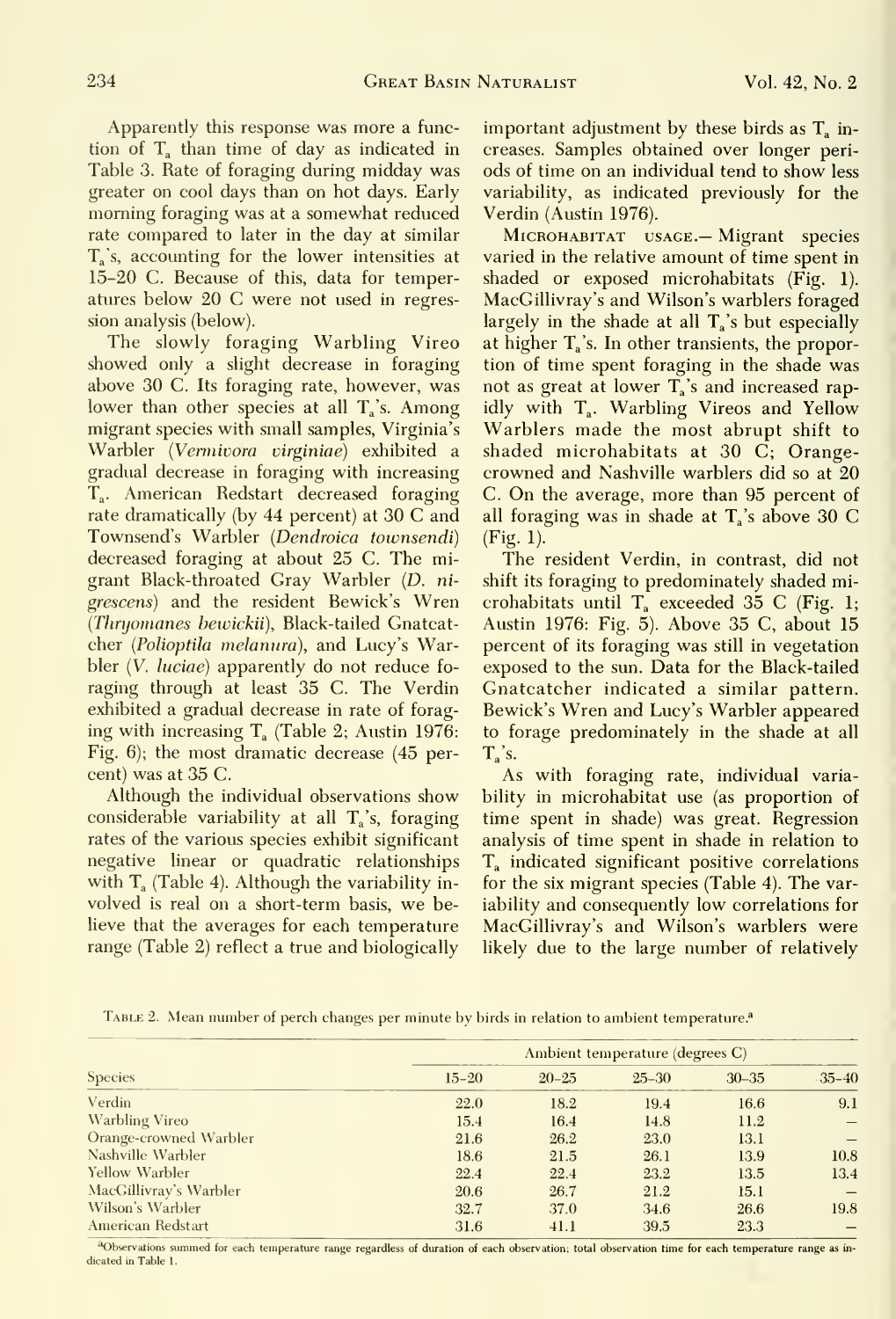short-duration (1-2 min) observations for these species. The statistically significant regressions, however, indicated that all six species increased the use of shade as  $T_a$ increased.

TIME BUDGET. - The partitioning of time by migrants varied with  $T_a$ . At lower  $T_a$ 's, nearly all time was spent foraging and less than 5 percent spent sitting (Fig. 2). Above 30 C, the amount of time sitting increased to about 20 percent in most species. MacGillivray's Warbler did not increase time spent in inactivity above 20 percent until  $T_a$ reached 35 C. Wilson's Warbler did not sit more than 6 percent of the time at any  $T_a$ .

The Verdin increased sitting time gradually through 35 C. Above 35 C, the amount of time sitting increased sharply to 66 per cent (Fig. 2; Austin 1978). The other three resident species did not increase time spent sitting above 30 C; too few data were obtained for  $T_a$ 's above 35 C to draw conclusions.

FORAGING MANEUVERS.— At  $T_a$ 's greater than 30 C, all migrant species decreased the use of hawking and hovering foraging maneuvers (Fig. 3). This change in foraging strategy above and below 30 C was statistically significant in all species except Blackthroated Gray and MacGillivray's warblers



Fig. 1. Percent of time spent in shaded and exposed microhabitats as <sup>a</sup> function of ambient temperature by migrant and resident birds in southern Nevada. Temperature code is as follows: (1) 15-20 C, (2) 20-25 C, (3) 25-30 C, (4) 30-35 C, (5) 35-40 C. Species indicated by letters above bars are as coded in Table 1.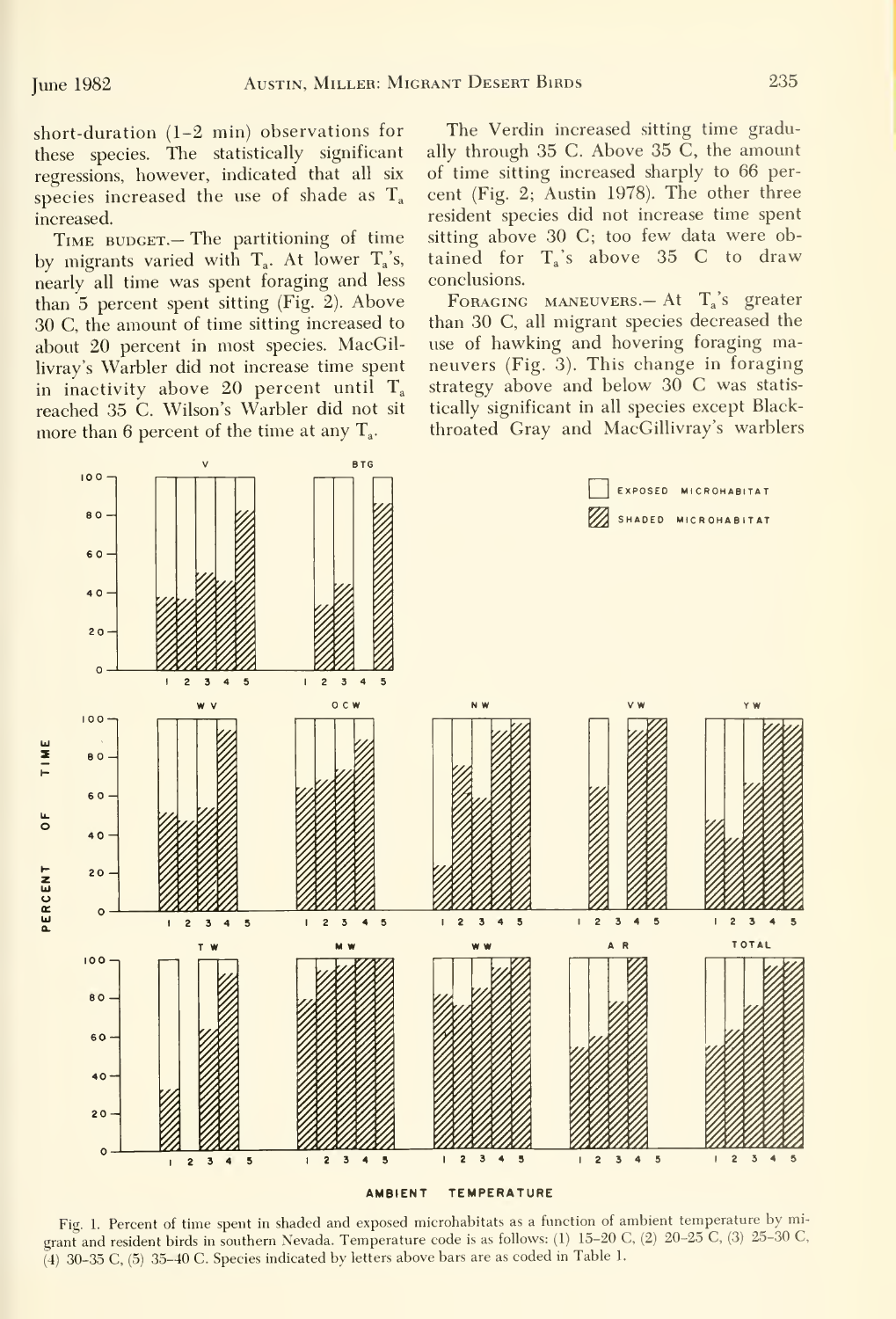and was especially striking in Wilson's Warbler and American Redstart. Overall, both hawking and hovering were reduced proportionately, but Wilson's Warbler reduced hovering to a greater extent than hawking. When all three types of maneuvers were considered independently. Warbling Vireo, Yel low and Wilson's warblers, and American Redstart exhibited significant changes in overall foraging behavior. Larger samples for other species may show similar differences.

Samples for any one of the resident species were too small for analysis. The pooled data for the four species, however, showed no change in foraging strategy over the range of  $T_{\rm a}$ 's sampled.

### **Discussion**

Migrant species of birds showed behavioral changes at high temperatures that were similar in kind to those of resident species. Both reduced the amount and rate of foraging and shifted their activities to cooler microhabitats as ambient temperatures increased. Such changes in behavior reduce metabolic and environmental heat gain. In migrants the shift to cooler microhabitats tended to pre cede reduction in foraging rate, as was pre viously found for residents (Ricklefs and Hainsworth 1968, Austin 1976). This allows reduced heat stress but continued high rates of foraging. Changes in behavior were apparently more closely related to temperature than to time of day.

Although migrants were similar to resident desert species in the types of behavioral changes with increasing temperature, there were obvious differences in the temperature at which these occurred and the magnitude of change. Among resident species, foraging was reduced only at  $T_s$ 's exceeding 35 C. Migrants generally decreased foraging rates at

about 30 C. Similarly, there was an abrupt change in the partitioning of time by migrants at 30 C and by residents at 35 C. A shift to shaded microhabitats occurred in migrants at  $T_a$ 's ranging between 20 and 30 C. Residents did not greatly increase the use of shade until  $T_a$ 's exceeded 35 C.

At  $T_s$ 's exceeding 35 C, the resident Verdin drastically reduced the amount of time spent foraging to less than 35 percent. No migrant species decreased foraging to less than 70 percent. This suggests that migrants may have to continue foraging at high  $T_a$ 's to replenish energy stores and to maintain water balance, or that their adjustments to  $T_a$  are less refined than those of residents. The migrants' unfamiliarity with local conditions may also, in part, account for the increased foraging time. In any case, it seems likely that migrants need access to free water or an abundant food source during passage through the desert, which accounts for their relative rareness in the low desert away from riparian habitats.

Table 5 shows that diversity of foraging maneuvers decreased in all species at  $T_a$ 's above 30 C; these differences were signifi cant for all species except MacGillivray's Warbler. This decrease in diversity reflects the reduction of maneuvers involving flight (Fig. 3). Diversity in the partitioning of time increased significantly at  $T_a$ 's above 30 C (Table 5). This reflected the increased amount of time spent resting at higher  $T_a$ 's, whereas nearly all time was occupied by fo raging at the lower  $T_a$ 's (Fig. 2). Extreme weather conditions were shown by Grubb (1975) to affect foraging diversity of birds in eastern deciduous forest.

Diurnal rhythms in foraging behavior have long been recognized in birds (e.g., Palmgren 1949). It is generally recognized that there is a peak of activity in the morning that

TABLE 3. Foraging rate (number of perch changes per minute) as a function of  $T_a$  and time of day.

| <b>Species</b>         | Time | $0600 - 1000$ |          | $1000 - 1400$ |                   |
|------------------------|------|---------------|----------|---------------|-------------------|
|                        |      | $<$ 30 C      | $<$ 30 C | $>$ 30 C      | $>$ 30 C          |
| Orange-crowned Warbler |      | 22.9          | 24.2     | 14.3          | 12.5              |
| Nashville Warbler      |      | 19.4          | 23.1     | 14.0          | 12.8              |
| Yellow Warbler         |      | 21.5          | 27.3     | 16.9          | 13.8              |
| MacGillivray's Warbler |      | 22.3          | 26.2     | 15.1          | $\qquad \qquad -$ |
| Wilson's Warbler       |      | 34.2          | 35.1     | 26.0          | 17.4              |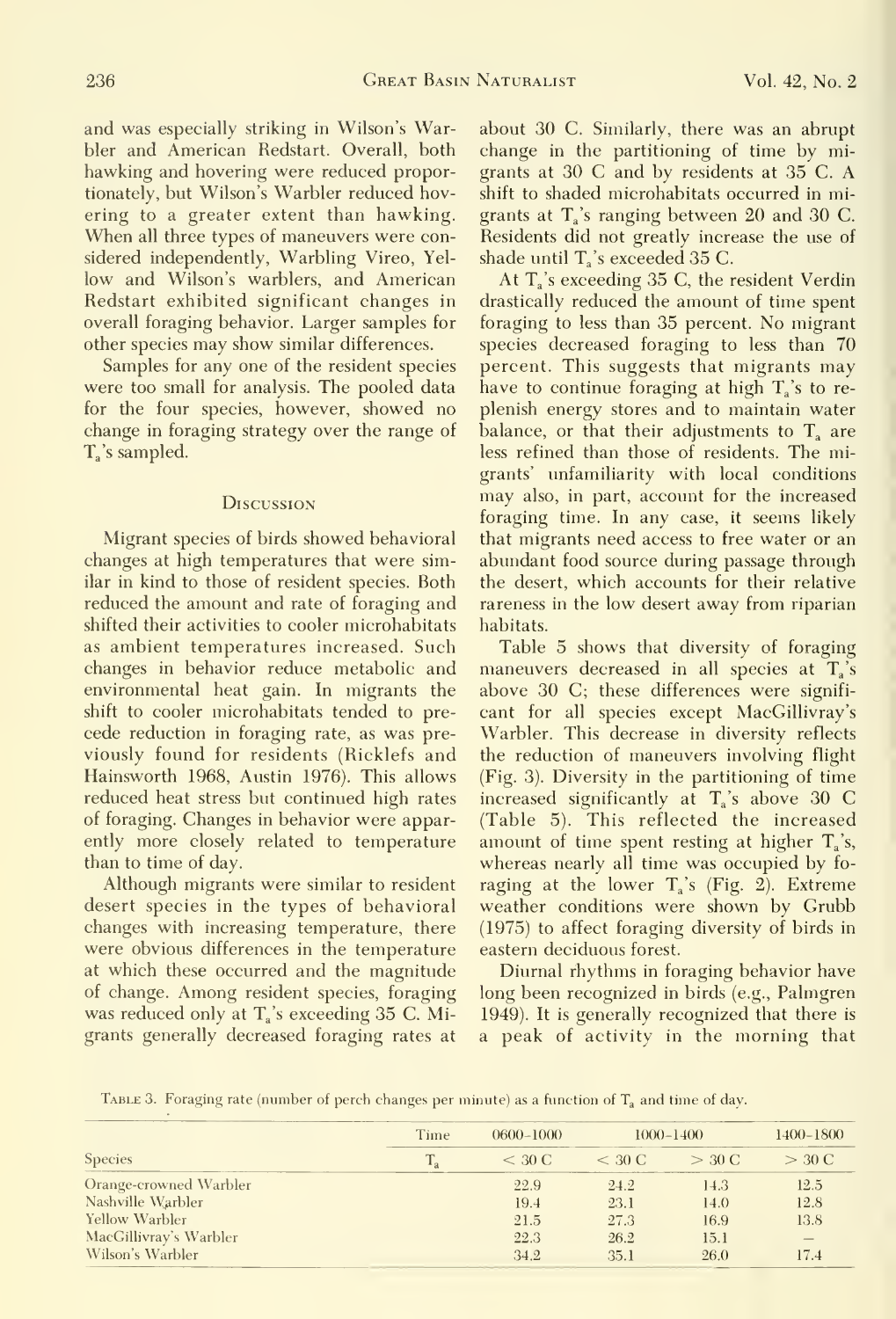decreases toward midday and often increases again to another peak at the end of the day. In some species, this appears as a circadian rhythm, occurring at the same time of day under constant light conditions, as in the Arctic (Armstrong 1954) and under constant temperature conditions in the laboratory (Eyster 1954, Coutlee 1968, Smith et al. 1969). High temperatures modified this behavior in at least the White-crowned Sparrow (Zonotrichia leucophrys); activity at 33 C was 50 percent of that at 23 C. Daily activities of the House Sparrow {Passer domesticus) and Dark-eyed Junco (Junco hyemalis), however, were affected little at temperatures as high as 32 C and 35 C, respectively (Eyster 1954).

Field studies have demonstrated that a number of nondesert bird species reduce activity at high temperature. In the postbreeding Yellow-billed Magpie {Pica nuttalli), the amount of time spent foraging was negatively correlated with temperatures above approximately 25 C (Verbeek 1972). The male Dickcissel (Spiza americana) decreased various behaviors associated with re production and increased the amount of time spent resting as temperatures increased above 35 C (Schartz and Zimmerman 1971). Al though total time spent foraging seemed unaffected, foraging intensity was reduced. The midday decrease in foraging time by the tropical Mangrove Swallow {Iridoprocne alhilinea) was also suggested to be due to high radiational heat loading coupled with high humidity (Ricklefs 1971). Tropical flycatchers and Temperate zone swallows showed little or no reduction in midday activities (Ricklefs 1971).

Several desert species showed a close correlation between a reduced rate of activity or increased use of shaded microhabitats and in creasing temperature (Dawson 1954, Smith 1967, Calder 1968, Ricklefs and Hainsworth 1968, Ohmart 1969, 1973, Austin 1976, 1978). Most species are highly active at midday in the cooler months of the year or on cool, cloudy days during midsummer. Behavioral changes observed in these studies may be actual adjustments in direct response to T<sub>a</sub>, an indirect reflection of changes in distribution and activity of prey items or a combination of them. The available data suggest the latter. The Roadrunner (Geococcys californianus) maintained approximately constant rates of activity throughout the day in the laboratory at moderate temperatures (Ka vanau and Ramos 1970). In the field, well defined periods of inactivity in shaded areas were apparent during hot middays (Calder 1968, Ohmart 1973). Time of foraging was correlated with peak activity of their principal prey (Ohmart 1973). Captive Cactus Wrens {Campylorhynchus brunneicapillus) decreased activity and increased amount of time spent in shade with increasing  $T_a$  with food equally available under all conditions (Ricklefs and Hainsworth 1968). These changes in behavior were similar to those

| TABLE 4. Regression analyses of the relationships between ambient temperature $(X = T_{ab})$ and foraging intensity                 |  |
|-------------------------------------------------------------------------------------------------------------------------------------|--|
| $(Y = \text{perch changes per min})^2$ and proportion of time spent in shaded microhabitat $(Y = \text{arcsine of the proportion})$ |  |
| by some migrant birds in the Mojave Desert.                                                                                         |  |

| Species                                  | Dependent variable<br>$(\mathbf{Y})$ | Number of<br>observations <sup>c</sup> | Correlation<br>coefficient | Regression<br>formula            |
|------------------------------------------|--------------------------------------|----------------------------------------|----------------------------|----------------------------------|
| <b>Warbling Vireo</b>                    | perch changes/min                    | 25                                     | 0.477                      | $Y = 29.20 - 0.53X$              |
|                                          | % of time in shade                   | 21                                     | 0.558                      | $Y = -27.70 + 3.19X$             |
| Orange-crowned                           |                                      |                                        |                            |                                  |
| Warbler                                  | perch changes/min                    | 33                                     | 0.695                      | $Y = 57.98 - 1.27X$              |
|                                          | % of time in shade                   | 35                                     | 0.652                      | $Y = -22.81 + 2.98X$             |
| Nashville Warbler                        | perch changes/min                    | 42                                     | 0.646                      | $Y = -155.97 + 13.01X - 0.24X^2$ |
|                                          | % of time in shade                   | 25                                     | 0.696                      | $Y = -6.45 + 2.71X$              |
| Yellow Warbler                           | perch changes/min                    | 100                                    | 0.500                      | $Y = 43.41 - 0.82X$              |
|                                          | % of time in shade                   | 81                                     | 0.661                      | $Y = 188.01 - 13.20X + 0.30X^2$  |
| MacGillivray's Warbler perch changes/min |                                      | 36                                     | 0.514                      | $Y = 45.87 - 0.89X$              |
|                                          | % of time in shade                   | 33                                     | 0.351                      | $Y = 60.29 + 0.75X$              |
| Wilson's Warbler                         | perch changes/min                    | 71                                     | 0.467                      | $Y = 66.47 - 1.20X$              |
|                                          | % of time in shade <sup>b</sup>      | 41                                     | 0.442                      | $Y = 25.68 + 1.65X$              |

<sup>a</sup>Only data for ambient temperatures greater than 20 C were used, because foraging intensity was reduced in early morning at lower temperatures. bRelationship expressed as arcsine  $Y = \arcsin a + bX$ .

Conly observations  $> 1$  min in length were used in regression analysis (see text).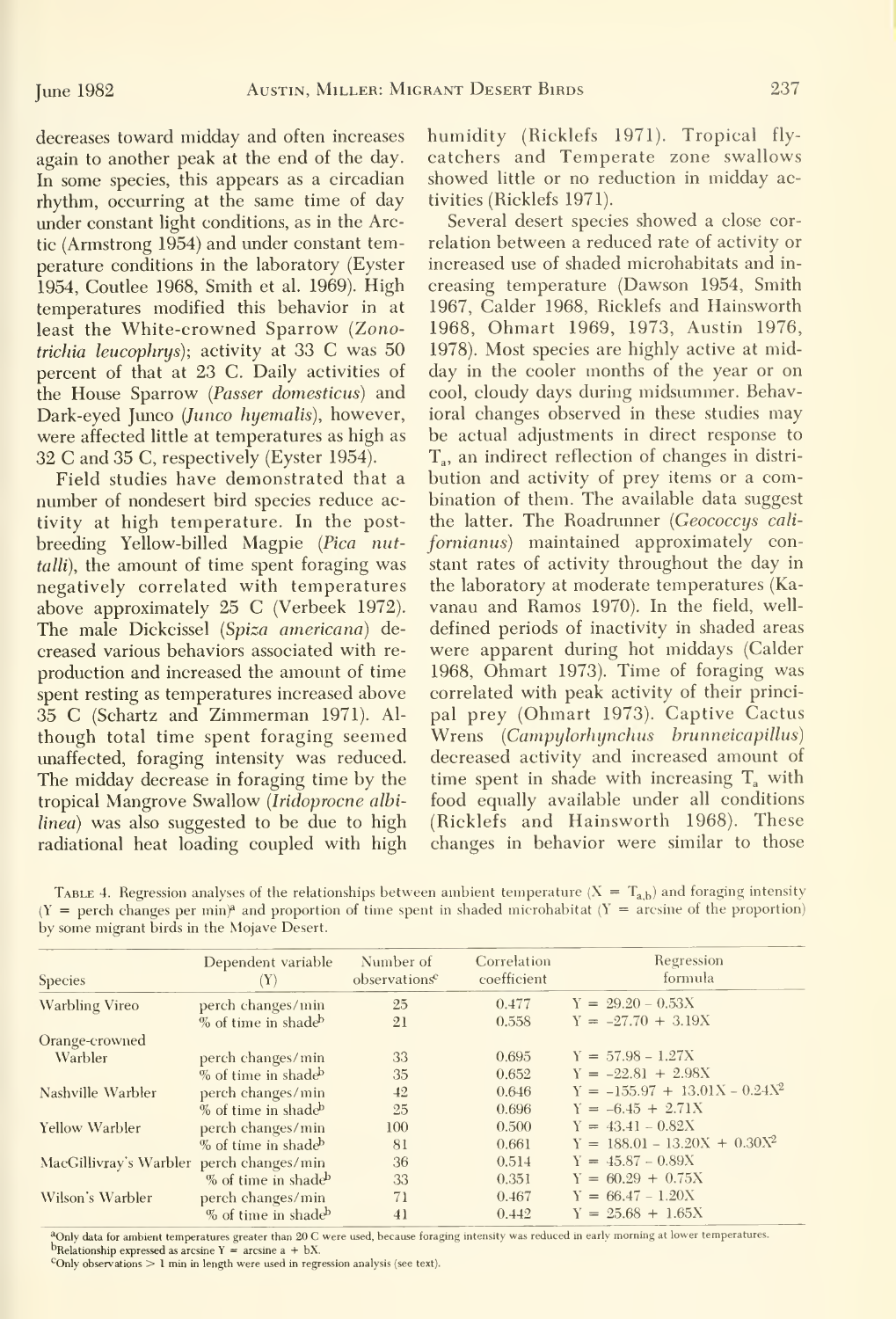observed in the field. Data on insects indicate that they reduce their activity and move into shaded microhabitats in response to increas ing temperature (e.g., Clench 1966, Austin 1977).

Aside from differences in prey distribution and activity and temperature, other factors may account for some of the variability observed in behavioral modifications. The amount of time spent resting by the Dickcissel increased more rapidly at high  $T_s$ 's when relative humidities were greater (Schartz and Zimmerman 1971). In the Las Vegas area during August and September, relative humidities average below 20 percent during daylight hours (Brown 1960) and are unlikely to be a major factor affecting behavior. Wind also affects bird behavior (Grubb 1975). In this study, however, observations were not made when the wind exceeded <sup>8</sup> km/h (most were taken on completely windless days), so wind is considered a constant.

Two distinct thermoregulatory problems arise when contending with desert heat; heat loading is often severe and, although low humidities promote effective evaporative cooling, water is largely unavailable. Species oc curring in the desert are thus faced with opposing problems of water conservation and maintenance of heat balance. Such behavioral adjustments as shifting to shaded microhabitats and eventually reducing the intensity



Fig. 2. Time budget of migrant and resident birds as <sup>a</sup> function of ambient temperature in southern Nevada. Temperature and species code as in Fig 1.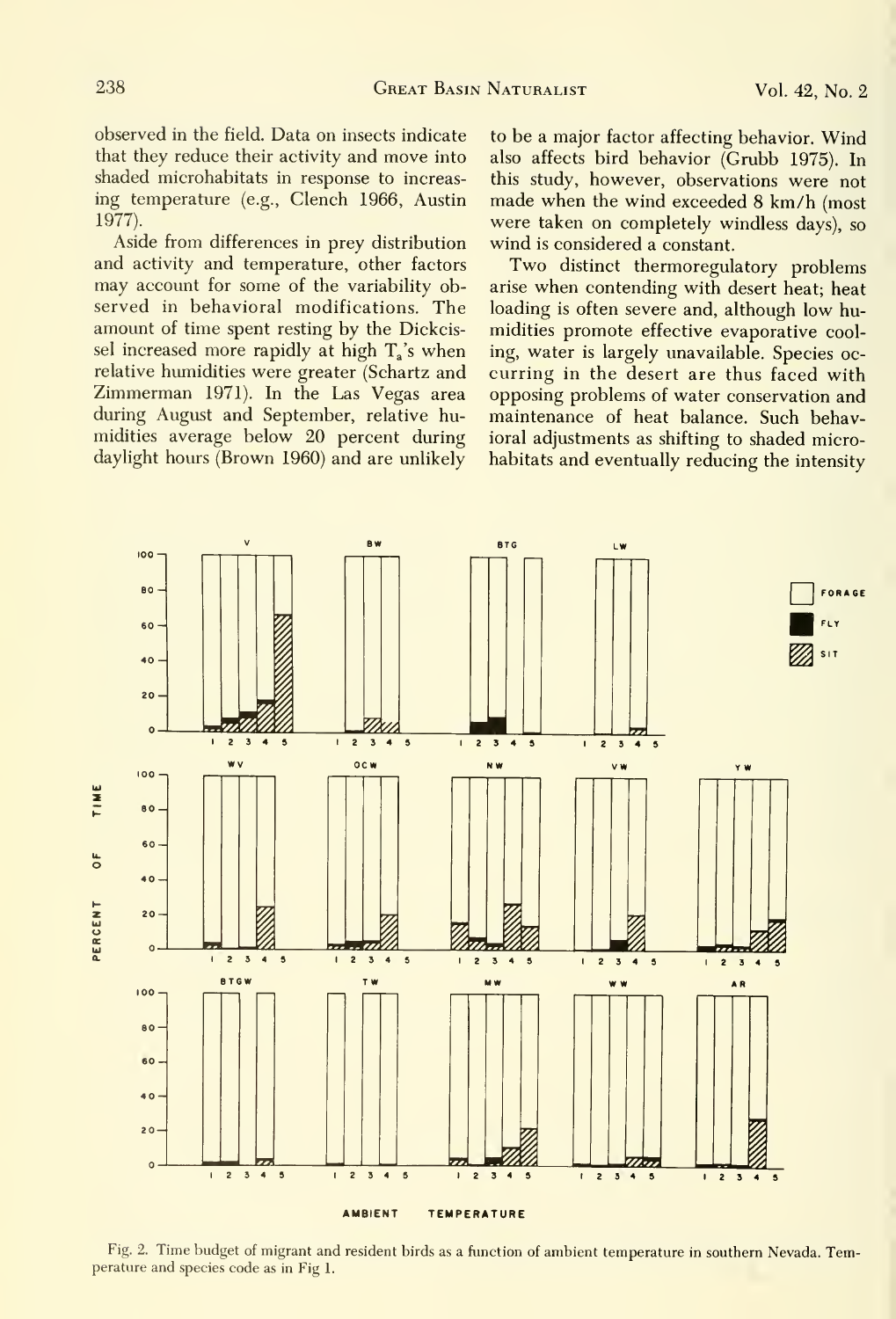and amount of activity to <sup>a</sup> minimum may be a necessary and important means of contending with high temperatures. In non-arid localities behavioral means of reducing heat load may also be of some importance but for a different reason. Although temperatures tend to be lower than in arid areas, relative humidities are usually higher. This increased humidity reduces the effectiveness of evaporative cooling mechanisms due to a decrease in the vapor pressure gradient. Further studies of bird behavior under varying humidity conditions are highly desirable.

## **ACKNOWLEDGMENTS**

We thank W. G. Bradley, K. S. Moor, S. Naegle, R. D. Ohmart, R. E. Ricklefs, D. Thomas, and J. L. Zimmerman for suggestions on statistical procedures or comments and suggestions for improvements of the manuscript.

### LITERATURE CITED

- Armstrong, E. A. 1954. The behavior of birds in contin uous dayhght. Ibis 96:1-30.
- Austin, G. T. 1970. Migration of warblers in southern Nevada. Southwest. Natur. 15:231-237.
- 1976. Behavioral adaptions of the Verdin to the desert. Auk 93:245-262.
- 1977. Notes on the behavior of Asterocampa leilia (Nymphalidae) in southern Arizona. J. Lepid. Soc. 31:111-118.
- 1978. Daily time budget of the post-nesting Verdin. Auk 95:247-251.
- Brown, M. 1960. Climates of the states, Nevada. Cli matography of the United States. U.S. Dept. of Commerce, Weather Bureau, No. 60-26.
- CALDER, W. A. 1968. The diurnal activity of the Road-<br>runner. Geococcus californianus. Condor runner, Geococcys californianus. 70:84-85.
- Clench, H. K. 1966. Behavioral thermoregulation in butterflies. Ecology 47:1021-1034.
- CouTLEE, E. L. 1968. Maintenance behavior of Lesser and Lawrence's goldfinches. Condor 70:378-384.
- Dawson, W. R. 1954. Temperature regulation and water requirements of Brown and Albert towhees, Pipilo fuscus and Pipilo aberti. Univ. of California Publ. Zool. 59:81-124.



Fig. 3. Changes in the use of various foraging maneuvers as a function of ambient temperature by migrant birds in southern Nevada. Left-hand bar for each species represents temperatures less than 30 C; right-hand bar represents temperatures greater than 30 C. Species code as in Fig. 1. Number of foraging maneuvers observed indicated above each bar.